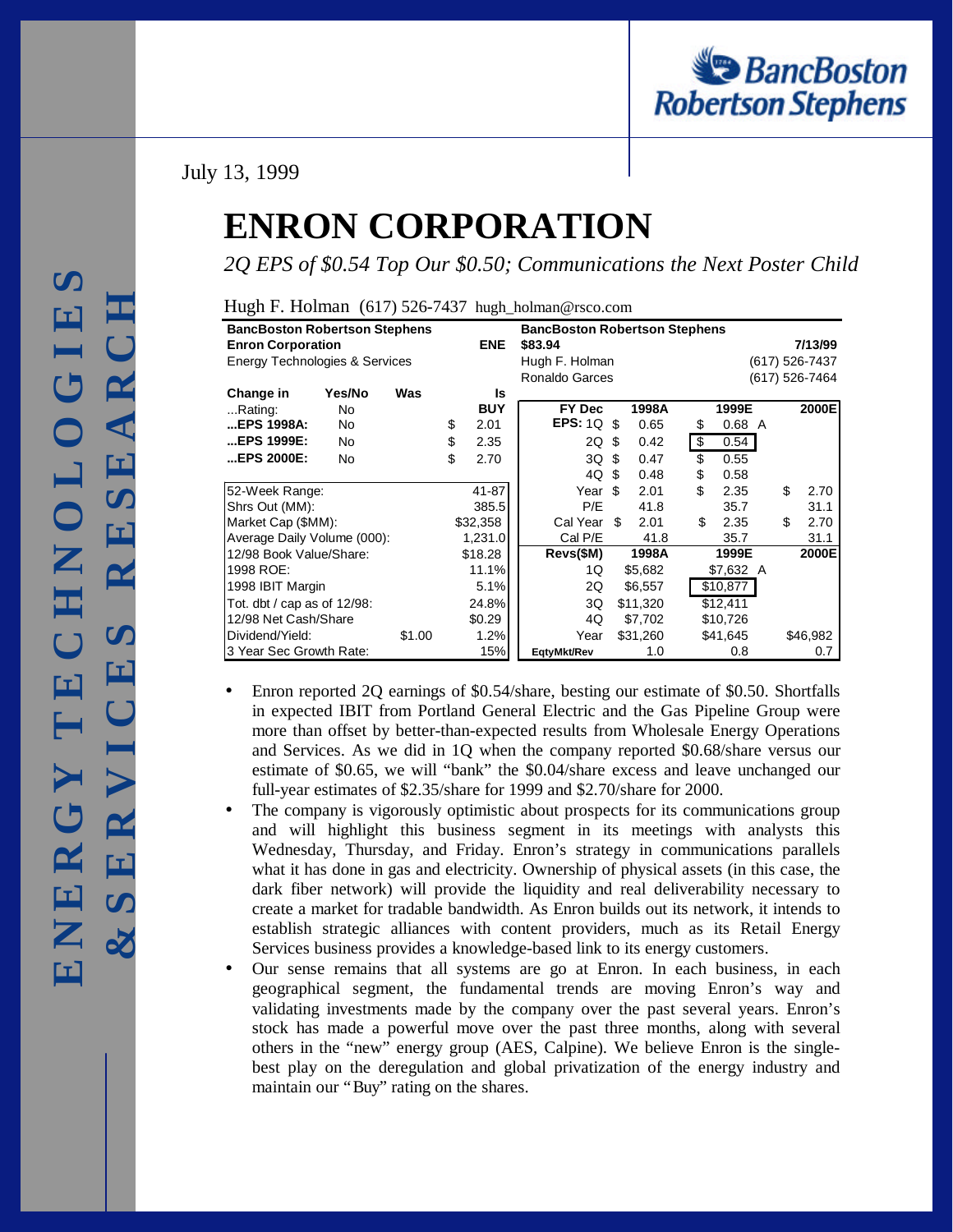### **SUMMARY: THE COMPANY AND INVESTMENT THESIS**

Enron is an integrated energy company. Its operations span the production of natural gas and oil; the transmission and distribution of natural gas; the generation, transmission, and distribution of electricity; wholesale trading of energy in all forms; and retail sales of energy and of services associated with retail energy use. Approximately 80% of Enron's revenues derive from its domestic businesses; its international operations are principally in Europe, South America, and Asia. In 1998, the company reported revenues of \$31.3 billion and net income of approximately \$700 million.

**We view Enron as the premier, large-cap play on the deregulation of the electric utility industry.** In our view, the opportunities created by this restructuring, both domestic and international, are substantial (see our April 12, 1999 report *Rejoice Re: Juice Redux*), and Enron has established itself as a leading force in retail electric markets as they are opened to competition.

## **INVESTMENT RISKS**

Among the risks faced by Enron are possible losses stemming from any unhedged commodity price exposure in its oil and gas and energy trading operations. Enron hedges these risks to a significant extent. However, the electricity market is exceptionally volatile: A Federal Energy Regulatory Commission report noted that during June25 and 26, 1998, spot prices for electricity in the Midwest rose from \$25 per megawatt hour to as much as \$2,600 per megawatt hour, and reached as high as \$7,500 per megawatt hour at one point. Additional risks lie in the "lumpiness" of Enron's large energy infrastructure projects, where project delays might affect results, and in the possibility that the pace of utility deregulation in the U.S. and Europe may be slower than expected, thus delaying Enron's returns on its investment in trading and retail energy services.

## **2Q RECAP**

As often the case with Enron, its 2Q Conference Call moved quickly and touched down only briefly on each of Enron's businesses. We found the following points of interest.

- The company is highlighting its plans to build out its dark fiber communications network and subsequently leverage this asset to develop a trading market for bandwidth and to provide unique applications to business customers. Enron now views the communications business as a core operation and will include it in Wholesale Energy Operations and Services. More details on Enron's strategy in this business may emerge this week, as the company intends to focus on it in meetings with analysts and investors.
- The company is seeing liquidity slowly return to the North American electricity market after last summer's debacle. It anticipates a rate of growth of 20%+ in trading volumes once the market fully recovers. This growth will be driven by 1) construction of new merchant power plants, 2) creation of merchant capacity via utility asset sales, and 3) increasing reliance by utilities on the wholesale market. In Europe, trading activity is rapidly escalating, and Enron believes it is positioned to be the dominant player in this market. Management noted that the company did 1,650 transactions on the Continent in 2Q, versus 15 transactions in last year's 2Q.
- Enron brought seven new power plants totaling 3,500 megawatts of capacity on-line in the quarter, including three peakers in the U.S. An additional 1,600 megawatts of new capacity is scheduled to enter service by end of 1Q 2000.
- The Retail Energy Services business continues to grow. Contracts covering \$1.7 billion of future energy expenditures were signed in the quarter, bringing the year-to-date total to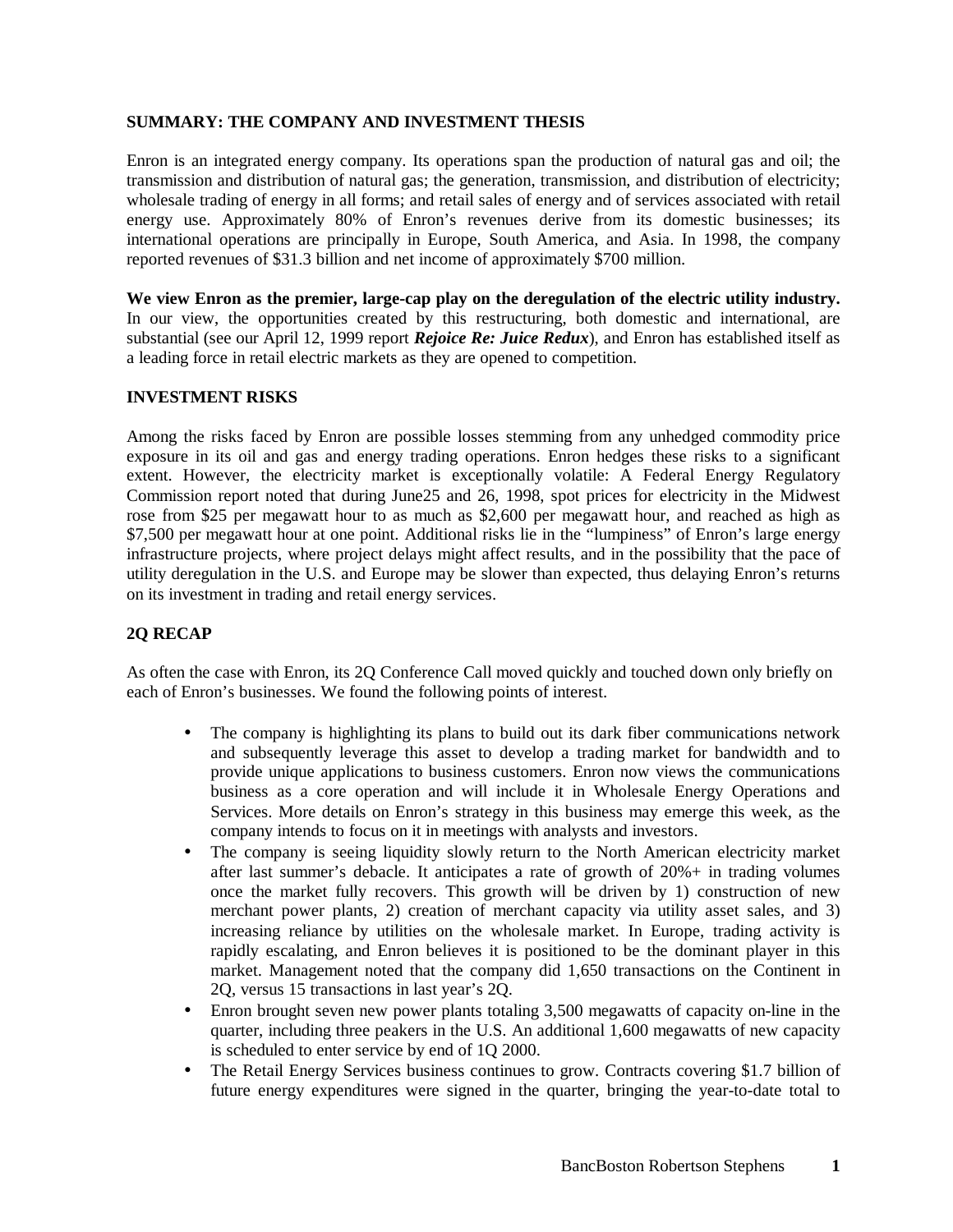\$3.4 billion and keeping the company on track relative to its goals of \$8.0 billion of contract signings for 1999 and breakeven in 4Q.

• The company announced a two-for-one stock split to shareholders of record as of July 23, effective August 13.

### **FOR ADDITIONAL INFORMATION, PLEASE CALL YOUR BANCBOSTON ROBERTSON STEPHENS REPRESENTATIVE AT (415) 781-9700.**

*Unless otherwise noted, prices are intraday July 13, 1999.*

The information contained herein is not a complete analysis of every material fact respecting any company, industry or security. Although opinions and estimates expressed herein reflect the current judgment of BancBoston Robertson Stephens, the information upon which such opinions and estimates are based is not necessarily updated on a regular basis; when it is, the date of the change in estimate will be noted. In addition, opinions and estimates are subject to change without notice. This Report contains forward-looking statements, which involve risks and uncertainties. Actual results may differ significantly from the results described in the forward-looking statements. Factors that might cause such a difference include, but are not limited to, those discussed in "Investment Risks." BancBoston Robertson Stephens from time to time performs corporate finance or other services for some companies described herein and may occasionally possess material, nonpublic information regarding such companies. This information is not used in the preparation of the opinions and estimates herein. While the information contained in this Report and the opinions contained herein are based on sources believed to be reliable, BancBoston Robertson Stephens has not independently verified the facts, assumptions and estimates contained in this Report. Accordingly, no representation or warranty, express or implied, is made as to, and no reliance should be placed on, the fairness, accuracy, completeness or correctness of the information and opinions contained in this Report. BancBoston Robertson Stephens, its managing directors, its affiliates, and/or its employees may have an interest in the securities of the issue(s) described and may make purchases or sales while this report is in circulation. BancBoston Robertson Stephens International Ltd. is regulated by the Securities and Futures Authority in the United Kingdom. This publication is not meant for private customers.

The securities discussed herein are not FDIC insured, are not deposits or other obligations or guarantees of BankBoston N.A., and are subject to investment risk, including possible loss of any principal amount invested.

Copyright 1999 BancBoston Robertson Stephens Inc.